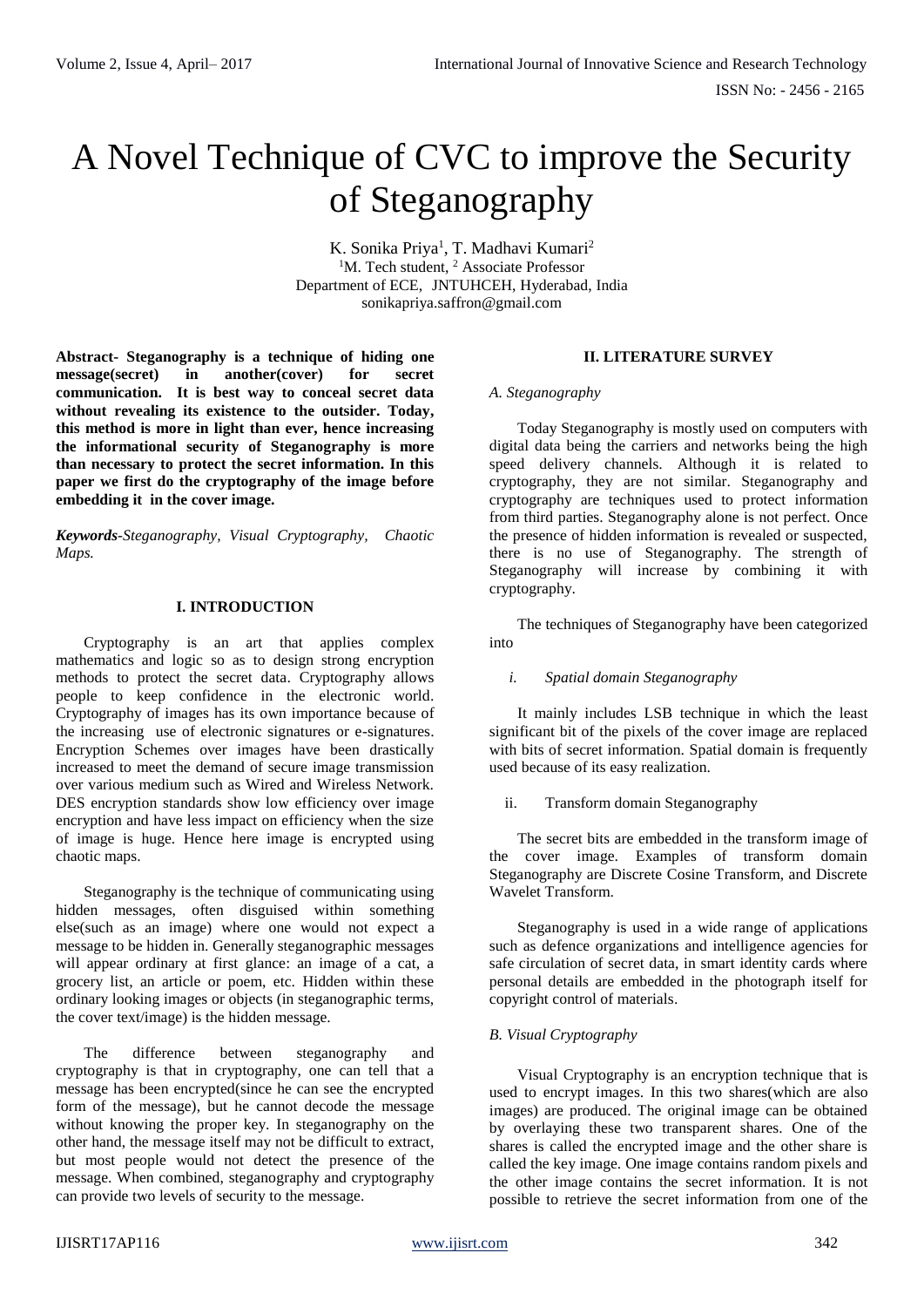images. Both images are required to reveal the secret information. The technique was proposed by Naor and Shamir in 1994.

Each pixel of the images is divided into smaller blocks. There are always the same number white (transparent) and black blocks. If a pixel is divided into two parts, there are one white and one black block. If the pixel is divided into four equal parts, there are two white and two black blocks.

If the pixel states of layer 1 are truly (crypto secure) random, both empty and information pixels of layer 2 will also have completely random states. If all requirements for true randomness are fulfilled, Visual Cryptography offers absolute secrecy according to the Information Theory.

In this paper we are using the Chaotic map as layer 1 which has true randomness. We encrypt the secret image with this chaotic map and hence we call it Chaotic Visual Cryptography(CVC).

# *C. Chaotic Maps*

A chaotic map is a [map](http://self.gutenberg.org/articles/eng/Map_(mathematics)) exhibits some sort of [chaotic](http://self.gutenberg.org/articles/eng/Chaotic_behavior) [behaviour.](http://self.gutenberg.org/articles/eng/Chaotic_behavior) Maps may be parameterized by a discrete-time or a continuous-time parameter. Discrete maps usually take the form of iterated [functions.](http://self.gutenberg.org/articles/eng/Iterated_function) 

Chaotic sequences have many useful properties in security based applications. Firstly, they are easy to generate. Second, a chaotic signal is deterministic, not random, which allows us to regenerate it. This is fundamentally different from random sequences, since a random process is non-deterministic, and two successive realizations of a random process will give different sequences, even if their initial states are the same. But the output of the chaotic sequence is the same if the initial conditions are same. Third, a chaotic signal is extremely difficult to predict because of the high sensitivity of the secret key. A slight difference of the secret key will result in an entirely different chaotic sequence, which make it extremely difficult for attackers to regenerate it. Thus, the level of security is improved.

Here we are generating a chaotic map using a one dimensional logistic map. One dimensional Logistic map is described as

$$
x_{k+1}=rx_k(1-x_k) \qquad \qquad \ldots (1)
$$

Where,

the system parameter r  $\epsilon[0, 4]$  and initial condition  $x \epsilon(0,1)$ . The logistic map behaves randomly with  $r \in (3.5699456, 4]$ where "(" and "["denotes to open and closed intervals.

Here  $r$  and  $x_0$  are considered as keys for the Chaotic Visual Cryptography and their range is  $x \in (0,1)$  and  $r \in$ (3.5699456, 4].

#### **III. PROPOSED METHOD**

In the proposed method a chaotic sequence is used to generate one of the shares in visual cryptography with the objective of enhancing its resistance against attacks. We can produce this share with parameter "r" and initial condition " $x_0$ ", (r and  $x_0$  are keys of the cryptographic algorithm) and reconstruct the secret image by combining this share to the one obtained from the stego image. In this paper, the Logistic map is used to generate the chaotic sequence. For embedding, the transform domain technique is used because it more robust to attacks.

#### *A. At transmitting end*

Step1: Input: Secret image, Keys "r" and " $x_0$ " for generation of chaotic map

Output: Encrypted image;

Pixels of the chaotic share  $= C(i)$  mod 2; Encrypted image is produced by taking XOR operation between the chaotic map and the secret image



Fig.1(a) Secret Image Embedding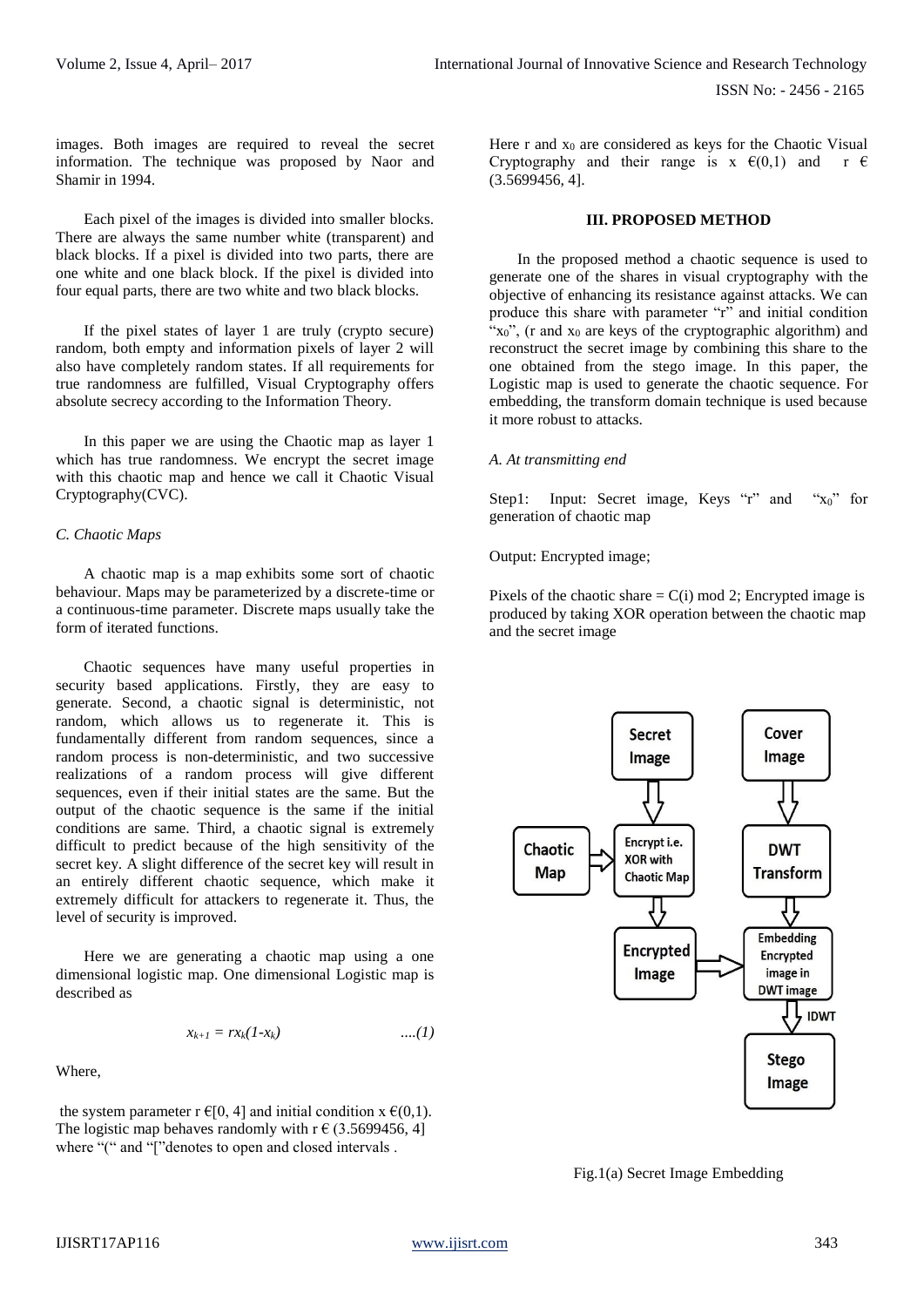Step2: Input: Encrypted image, cover image;

Output: stego image;

Apply transform technique to the cover image; Encrypted image is embedded in transform coefficients of the cover image; The stego image is obtained by applying the inverse of that transform image;

*B. Extraction*

Step1: Input: stego image;

Output: Encrypted image;

Apply transform technique to the stego image; Encrypted image is extracted from the transform coefficients of the stego image;

Step2: Input: Encrypted image, Keys "r" and " $x_0$ " for generation of chaotic map;

Output: secret image;

Chaotic map is produced by the chaotic sequence; The secrete image is produced by taking XOR operation between chaotic and complement shares;



Fig.1(b) Secret Message Extraction

# **IV. RESULTS AND ANALYSIS**

The following image shows the images at different stages of the algorithm. Resizing of the secret image is done so that it can be embedded in the secret Image. The keys used for chaotic map are  $x=0.5$  and  $r=3.968$ 



# Fig.2 Result of the DWT Algorithm. Both Encryption and Decryption.

The following is the analysis used to rate the performance of steganographic and cryptographic techniques

#### *A. Imperceptibility*

Imperceptibility is usually calculated by Peak Signal-to-Noise Ratio (PSNR). When the difference between the cover image and stego image is small, PSNR increases.

For the images used in the above result the PSNR values for LSB method and DWT method are as follows LSB PSNR=51.1583dB DWT PSNR=33.2524dB

#### *B. Capacity*

Capacity of the steganographic algorithm is determined by the number of secret bits that can be embedded in each cover pixel. With increase in the capacity the PSNR value decreases. Decrease in PSNR value means more deviation of the stego image from the cover image. Hence capacity should be chosen keeping in mind the PSNR value. The following tables show the PSNR values for different capacities for LSB and DWT methods.

| Capacity | PSNR(dB) |
|----------|----------|
| $1-bit$  | 51.1583  |
| 2-bits   | 43.2518  |
| 3-bits   | 36.0362  |
| 4-bits   | 29.5564  |
| 5-bits   | 23.176   |
| 6-bits   | 16.6384  |
| 7-bits   | 10.9777  |
| 8-bits   | 6.7171   |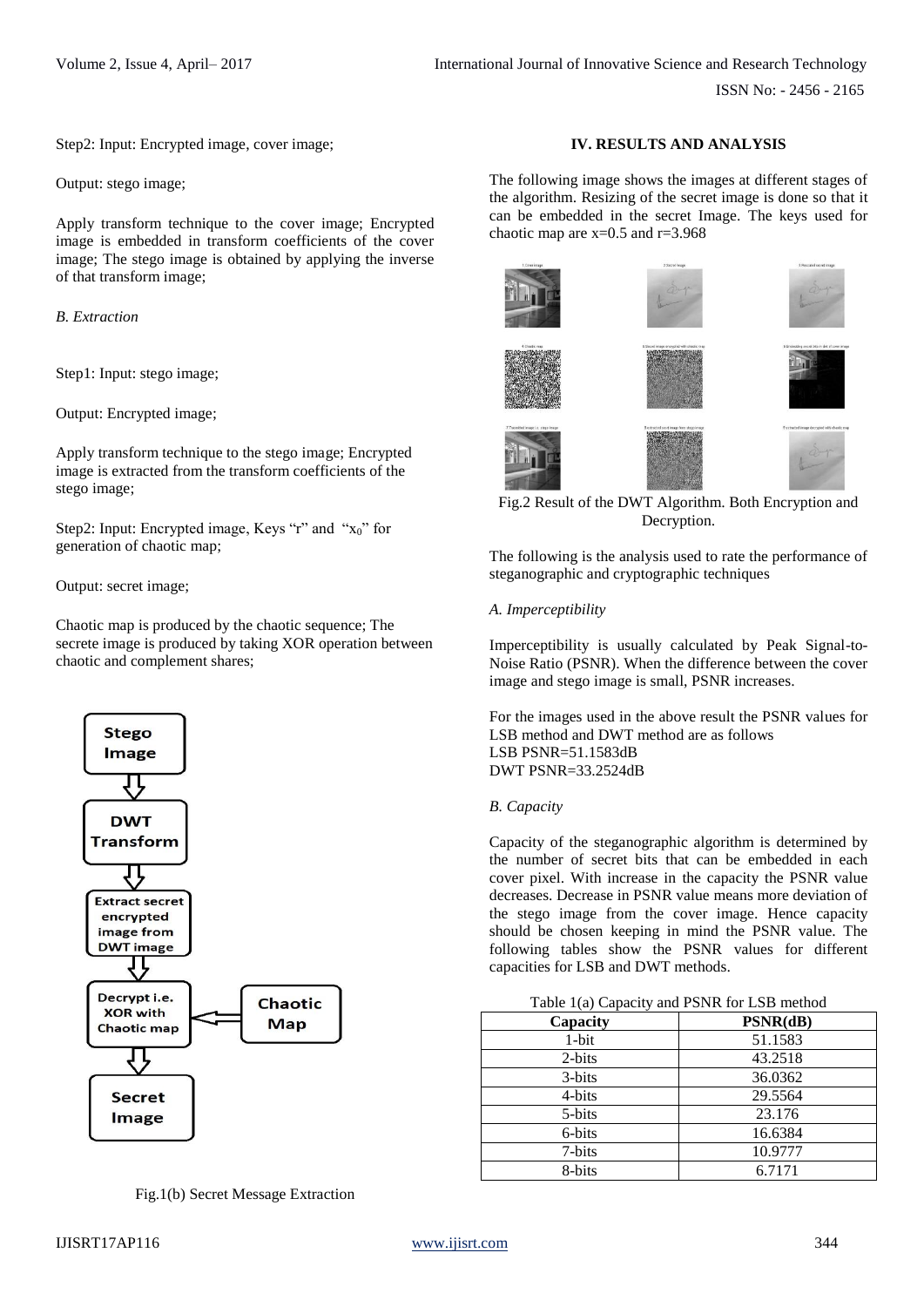| Capacity | PSNR(dB) |
|----------|----------|
| $1-bit$  | 33.2524  |
| 2-bits   | 32.85    |
| 3-bits   | 31.3667  |
| 4-bits   | 27.8797  |
| 5-bits   | 22.7513  |
| 6-bits   | 16.4887  |
| 7-bits   | 11.1473  |
| 8-bits   | 6.6747   |

Table 1(b) Capacity and PSNR for DWT method

#### *C. Histogram analysis*

Histogram analysis is one of the important criteria in security analysis. If the histogram of the image being more uniform, the security for the encrypted message is more guaranteed.

For the chaotic map generated using  $x_0=0.5$  and  $r=3.9$ the number of white pixels and black pixels is shown below. Which means the histogram is nearly uniform.

| White Pixels | <b>Black Pixels</b> |
|--------------|---------------------|
| 1628         | 0.007               |

#### The histogram of enrypted image is as follows.



Fig.3 Histogram of encrypted Image

# *D. Correlation Coefficient*

Correlation coefficient indicates the statistical relationship between two images. Whatever the correlation coefficient values of pixels getting near to zero, the resistant of algorithm against the statistical attacks is increased.

The correlation coefficient for the secret image used and the encrypted image is 0.0544 which means the secret image is not at all related to encrypted image and the information is safe.

# *E. Key space*

To have a secure encryption method, the key space should be large enough to make the brute-force attack infeasible. For the chaotic map to behave randomly the initial conditions x and r should be in the range of  $x \in (0,1)$  and  $r \in$ (3.5699456, 4]. If the key size is taken as 128 bits each then considering their range the key space will be  $2^{127+126}=2^{253}$ which is enough to avoid brute force attacks from today's computers.

#### *F. Key sensitivity*

Key sensitivity is one of the important criteria in image encryption algorithms. First the secret image is encrypted using two keys  $r$  and  $x_0$ . Now a very small change is made to  $r$  and  $x_0$  and the encrypted image is decrypted using this. It was observed that a small change in the keys led to a significant change in the decrypted image. The following image shows the key sensitivity of the algorithm.



Fig.4 (3) is the secret image encrypted with  $x=0.4$  and  $r=3.956$  and (4) is the decrypted image using  $x=0.400001$ and r=3.95600001

#### **V. CONCLUSION**

The proposed algorithm hides one secret image into another innocent-looking image. The innocent-looking image draws less attention from the attackers. Also, a chaotic visual cryptography algorithm is proposed to generate one share based chaotic sequence and another share produced by the taking an XOR between the chaotic share and the secret message. Since the employed chaotic system has high sensitivity to its keys, no one can easily guess these parameters, even by using a brute force attack accessing to a strong processor. Using Chaotic visual cryptography increases the security level of Steganography. The proposed scheme all in all is an easy and robust method.

#### **REFERENCES**

[1] Melika Mostaghim , Reza Boostani, *" CVC: Chaotic Visual Cryptography to Enhance Steganography"*  Information Security and Cryptology (ISCISC), 2014

[2] Himanshu Sharma , Neeraj Kumar, Govind Kumar Jha, *"Enhancement of security in Visual Cryptography system using Cover Image share embedded security algorithm*